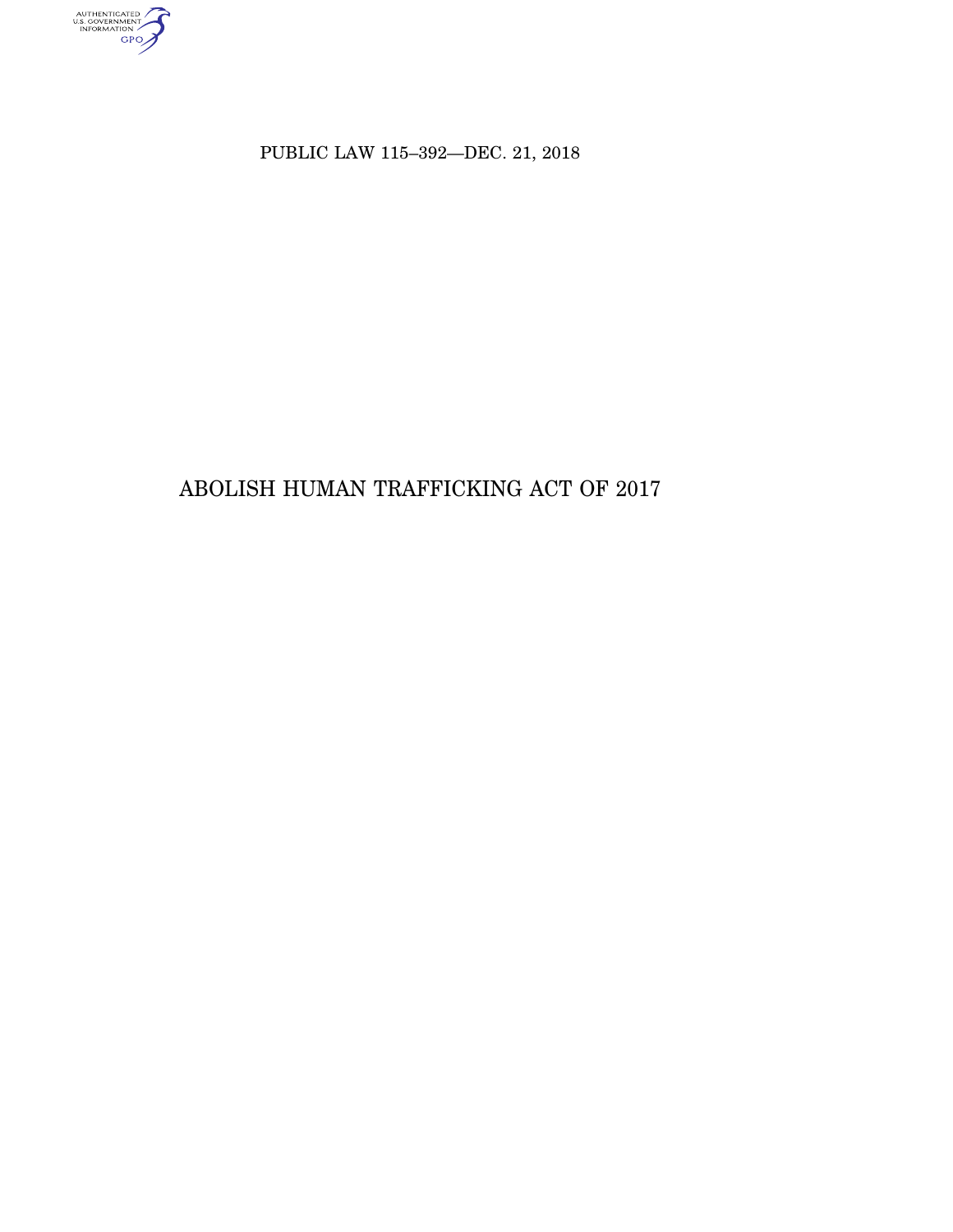## Public Law 115–392 115th Congress

## An Act

Dec. 21, 2018 [S. 1311]

To provide assistance in abolishing human trafficking in the United States.

*Be it enacted by the Senate and House of Representatives of the United States of America in Congress assembled,* 

18 USC 1 note. Abolish Human Trafficking Act of 2017.

#### **SECTION 1. SHORT TITLE; TABLE OF CONTENTS.**

(a) SHORT TITLE.—This Act may be cited as the ''Abolish Human Trafficking Act of 2017''.

(b) TABLE OF CONTENTS.—The table of contents for this Act is as follows:

- Sec. 1. Short title; table of contents.
- Sec. 2. Preserving Domestic Trafficking Victims' Fund. Sec. 3. Mandatory restitution for victims of commercial sexual exploitation.
- 
- Sec. 4. Victim-witness assistance in sexual exploitation cases. Sec. 5. Victim protection training for the Department of Homeland Security.
- Sec. 6. Direct services for child victims of human trafficking.
- 
- 
- Sec. 7. Holistic training for Federal law enforcement officers and prosecutors. Sec. 8. Best practices in delivering justice for victims of trafficking. Sec. 9. Improving the national strategy to combat human trafficking.
- Sec. 10. Specialized human trafficking training and technical assistance for service providers. Sec. 11. Enhanced penalties for human trafficking, child exploitation, and repeat
- offenders.
- Sec. 12. Targeting organized human trafficking perpetrators. Sec. 13. Investigating complex human trafficking networks. Sec. 14. Combating sex tourism.
- 
- 
- Sec. 15. Human Trafficking Justice Coordinators. Sec. 16. Interagency Task Force to Monitor and Combat Human Trafficking.
- 
- Sec. 17. Additional reporting on crime. Sec. 18. Strengthening the national human trafficking hotline.
- 
- Sec. 19. Ending Government partnerships with the commercial sex industry. Sec. 20. Understanding the effects of severe forms of trafficking in persons. Sec. 21. Combating trafficking in persons.
- 
- Sec. 22. Grant accountability. Sec. 23. HERO Act improvements.
- 

#### **SEC. 2. PRESERVING DOMESTIC TRAFFICKING VICTIMS' FUND.**

(a) SENSE OF CONGRESS.—It is the sense of Congress that the Domestic Trafficking Victims' Fund established under section 3014 of title 18, United States Code—

(1) is intended to supplement, and not supplant, any other funding for domestic trafficking victims; and

(2) has achieved the objective described in paragraph (1) since the establishment of the Fund.

(b) ENSURING FULL FUNDING.—Section 3014 of title 18, United States Code, is amended—

(1) in subsection (a), in the matter preceding paragraph (1), by striking ''September 30, 2019'' and inserting ''September 30, 2021'';

 $(2)$  in subsection  $(e)(1)$ , in the matter preceding subparagraph  $(A)$ , by striking "2019" and inserting "2023";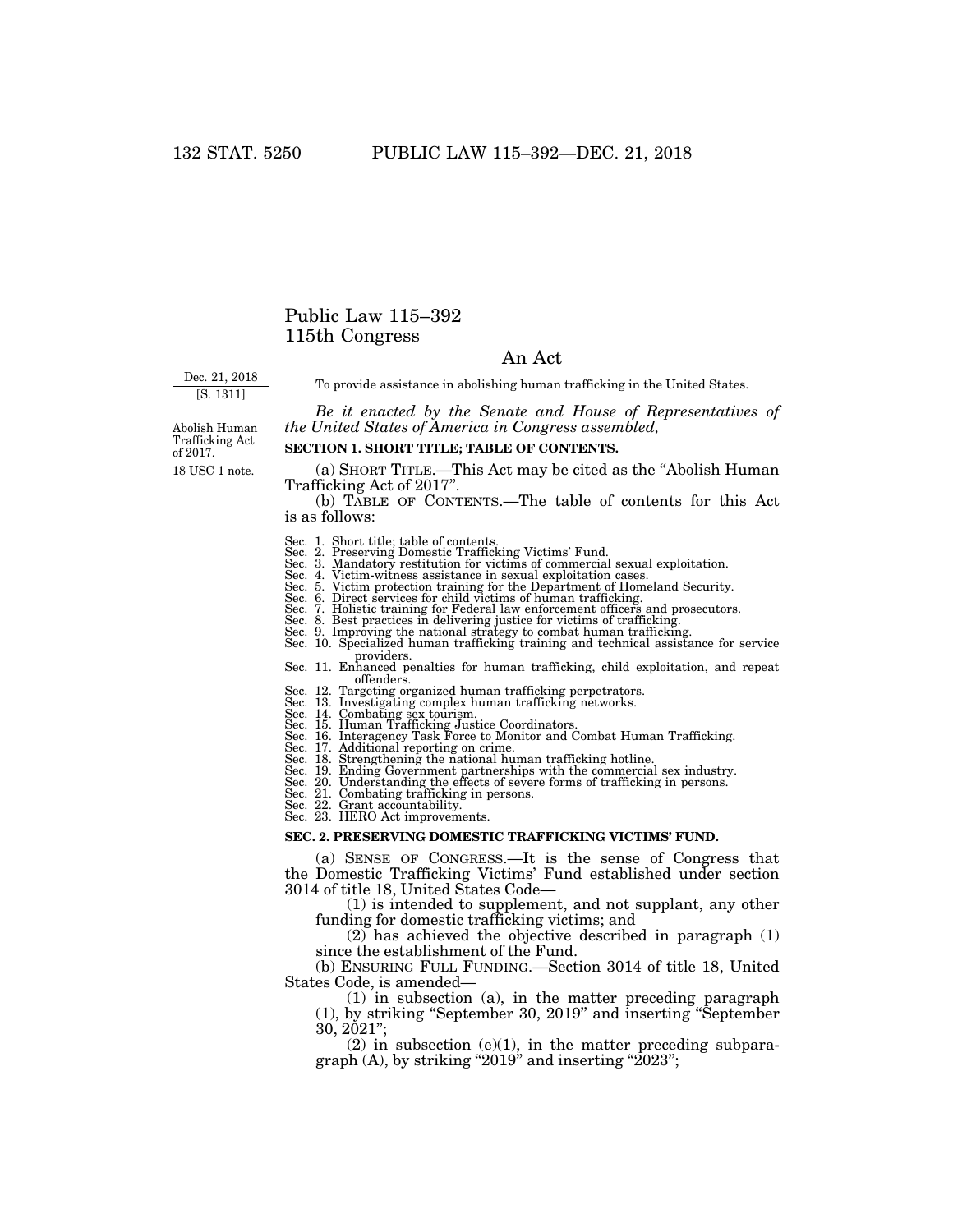(3) in subsection (f), by inserting '', including the mandatory imposition of civil remedies for satisfaction of an unpaid fine as authorized under section 3613, where appropriate'' after "criminal cases"; and

 $(4)$  in subsection  $(h)(3)$ , by inserting "and child victims" of a severe form of trafficking (as defined in section 103 of the Victims of Trafficking and Violence Protection Act of 2000 (22 U.S.C. 7102))'' after ''child pornography victims''.

## **SEC. 3. MANDATORY RESTITUTION FOR VICTIMS OF COMMERCIAL SEXUAL EXPLOITATION.**

(a) AMENDMENT.—Chapter 117 of title 18, United States Code, is amended by adding at the end the following:

## **''§ 2429. Mandatory restitution**

''(a) Notwithstanding section 3663 or 3663A, and in addition to any other civil or criminal penalty authorized by law, the court shall order restitution for any offense under this chapter.

 $f(b)(1)$  The order of restitution under this section shall direct the defendant to pay the victim (through the appropriate court mechanism) the full amount of the victim's losses, as determined by the court under paragraph (3), and shall additionally require the defendant to pay the greater of the gross income or value to the defendant of the victim's services, if the services constitute commercial sex acts as defined under section 1591.

"(2) An order of restitution under this section shall be issued and enforced in accordance with section 3664 in the same manner as an order under section 3663A.

"(3) As used in this subsection, the term 'full amount of the Definition. victim's losses' has the same meaning as provided in section 2259(b)(3).

"(c) The forfeiture of property under this section shall be governed by the provisions of section 413 (other than subsection (d) of such section) of the Controlled Substances Act (21 U.S.C. 853).

"(d) As used in this section, the term 'victim' means the individual harmed as a result of a crime under this chapter, including, in the case of a victim who is under 18 years of age, incompetent, incapacitated, or deceased, the legal guardian of the victim or a representative of the victim's estate, or another family member, or any other person appointed as suitable by the court, but in no event shall the defendant be named such representative or guardian.''.

(b) TABLE OF SECTIONS.—The table of sections for chapter 117 of title 18, United States Code, is amended by inserting after the item relating to section 2428 the following:

''2429. Mandatory restitution.''.

#### **SEC. 4. VICTIM-WITNESS ASSISTANCE IN SEXUAL EXPLOITATION CASES.**

(a) AVAILABILITY OF DOJ APPROPRIATIONS. Section  $524(c)(1)(B)$ of title 28, United States Code, is amended by inserting '', chapter 110 of title 18'' after ''chapter 77 of title 18''.

(b) AMENDMENT TO TITLE 31.—Section  $9705(a)(2)(B)(v)$  of title 31, United States Code, is amended by inserting '', chapter 109A of title 18 (relating to sexual abuse), chapter 110 of title 18 (relating to child sexual exploitation), or chapter 117 of title 18 (relating

18 USC 2429.

Courts.

Determination.

Definition.

18 USC 2421 prec.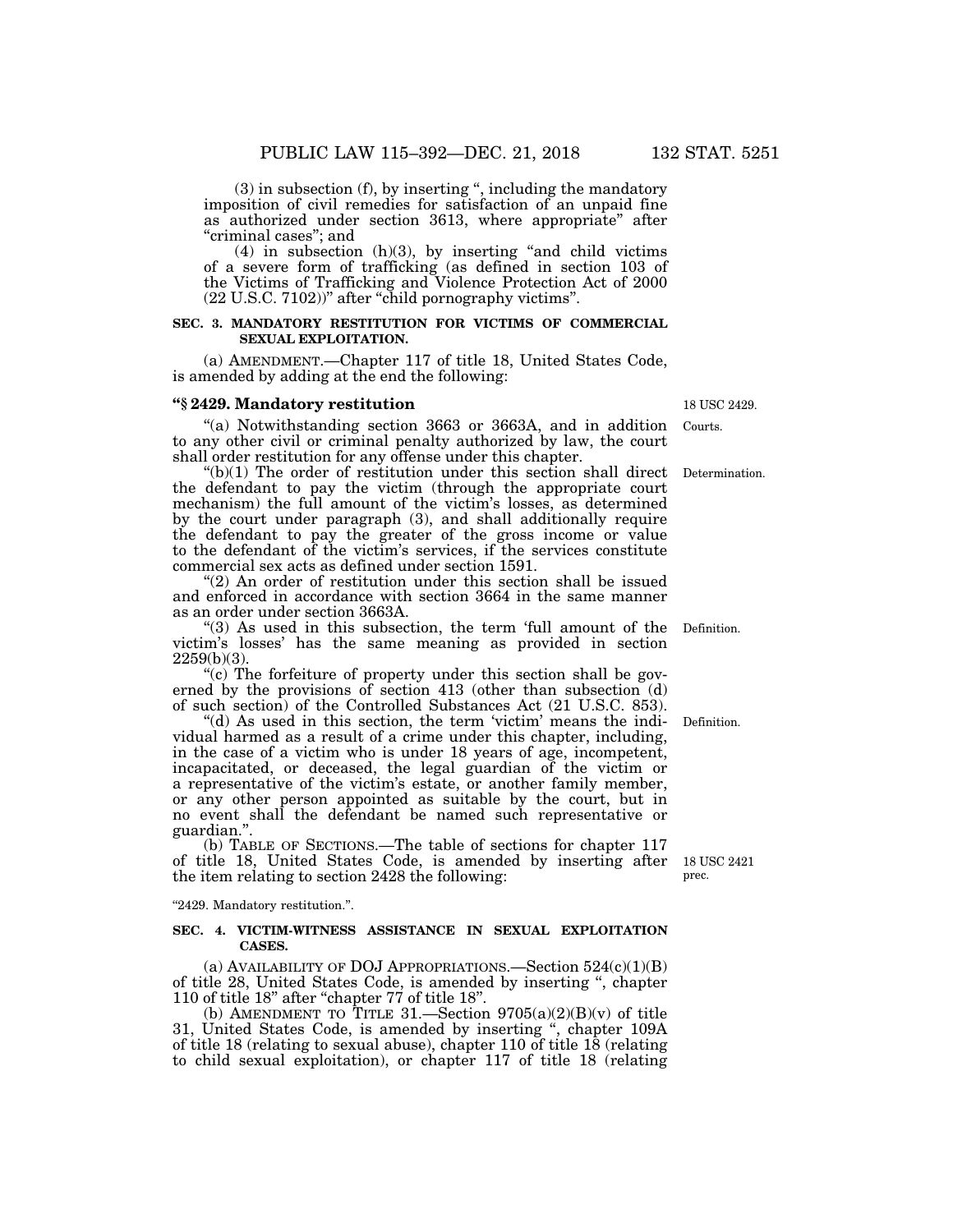to transportation for illegal sexual activity and related crimes)'' after ''(relating to human trafficking)''.

## **SEC. 5. VICTIM PROTECTION TRAINING FOR THE DEPARTMENT OF HOMELAND SECURITY.**

(a) IN GENERAL.—Title IX of the Justice for Victims of Trafficking Act of 2015 (6 U.S.C. 641 et seq.) is amended by adding at the end the following:

6 USC 645.

## **''SEC. 906. VICTIM PROTECTION TRAINING FOR THE DEPARTMENT OF HOMELAND SECURITY.**

''(a) DIRECTIVE TO DHS LAW ENFORCEMENT OFFICIALS AND TASK FORCES.—

" $(1)$  In GENERAL.—Not later than 180 days after the date of enactment of this section, the Secretary shall issue a directive to—

"(A) all Federal law enforcement officers and relevant personnel employed by the Department who may be involved in the investigation of human trafficking offenses; and

''(B) members of all task forces led by the Department that participate in the investigation of human trafficking offenses.

''(2) REQUIRED INSTRUCTIONS.—The directive required to be issued under paragraph (1) shall include instructions on—

''(A) the investigation of individuals who patronize or solicit human trafficking victims as being engaged in severe trafficking in persons and how such individuals should be investigated for their roles in severe trafficking in persons; and

''(B) how victims of sex or labor trafficking often engage in criminal acts as a direct result of severe trafficking in persons and such individuals are victims of a crime and affirmative measures should be taken to avoid arresting, charging, or prosecuting such individuals for any offense that is the direct result of their victimization.

''(b) VICTIM SCREENING PROTOCOL.—

''(1) IN GENERAL.—Not later than 180 days after the date of enactment of this section, the Secretary shall issue a screening protocol for use during all anti-trafficking law enforcement operations in which the Department is involved.

" $(2)$  REQUIREMENTS.—The protocol required to be issued under paragraph (1) shall—

 $(A)$  require the individual screening of all adults and children who are suspected of engaging in commercial sex acts, child labor that is a violation of law, or work in violation of labor standards to determine whether each individual screened is a victim of human trafficking;

''(B) require affirmative measures to avoid arresting, charging, or prosecuting human trafficking victims for any offense that is the direct result of their victimization;

''(C) be developed in consultation with relevant interagency partners and nongovernmental organizations that specialize in the prevention of human trafficking or in the identification and support of victims of human trafficking and survivors of human trafficking; and

" $(D)$  include—

Deadline.

Consultation.

Deadline.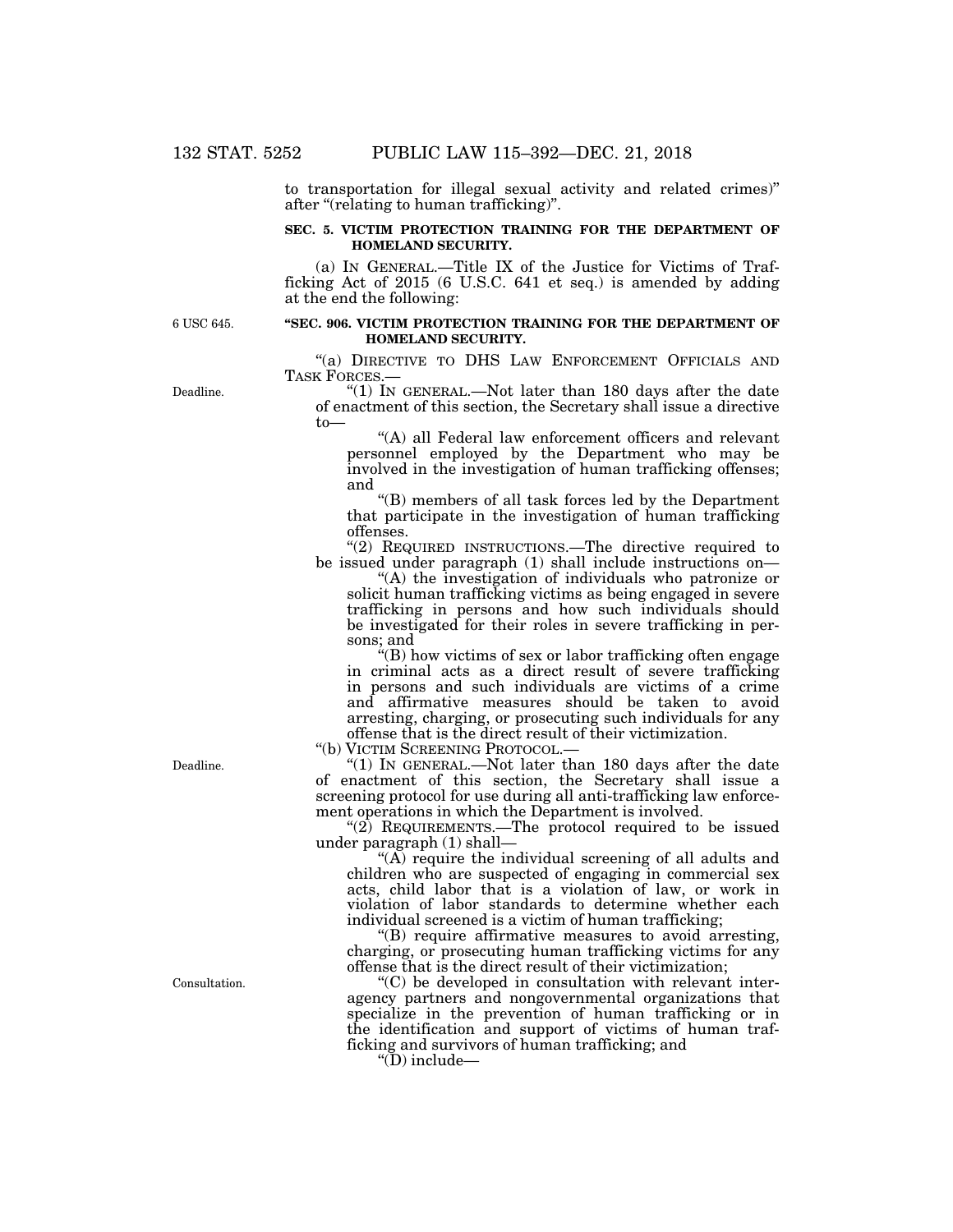"(i) procedures and practices to ensure that the Procedures. screening process minimizes trauma or revictimization of the person being screened; and

"(ii) guidelines on assisting victims of human trafficking in identifying and receiving restorative services.

"(c) MANDATORY TRAINING.—The training described in sections 902 and 904 shall include training necessary to implement—

" $(1)$  the directive required under subsection  $(a)$ ; and

" $(2)$  the protocol required under subsection  $(b)$ .".

(b) TABLE OF CONTENTS AMENDMENT.—The table of contents in section 1(b) of the Justice for Victims of Trafficking Act of 2015 (Public Law 114–22; 129 Stat. 227) is amended by inserting after the item relating to section 905 the following:

''Sec. 906. Victim protection training for the Department of Homeland Security.''.

#### **SEC. 6. DIRECT SERVICES FOR CHILD VICTIMS OF HUMAN TRAF-FICKING.**

Section 214(b) of the Victims of Child Abuse Act of 1990 (34 U.S.C. 20304(b)) is amended—

(1) in the heading by inserting ''CHILD VICTIMS OF A SEVERE FORM OF TRAFFICKING IN PERSONS AND" before "VICTIMS OF CHILD PORNOGRAPHY''; and

(2) by inserting ''victims of a severe form of trafficking (as defined in section 103 of the Trafficking Victims Protection Act of  $2000$   $(22 \text{ U.S.C. } 7102(9)(\text{A})))$  who were under the age of 18 at the time of the offense and'' before ''victims of child pornography''.

#### **SEC. 7. HOLISTIC TRAINING FOR FEDERAL LAW ENFORCEMENT OFFI-**34 USC 20709a. **CERS AND PROSECUTORS.**

All training required under the Combat Human Trafficking Act of 2015 (34  $\check{U}$ .S.C. 20709) and section 105(c)(4) of the Trafficking Victims Protection Act of 2000 (22 U.S.C. 7105(c)(4)) shall—

(1) emphasize that an individual who knowingly solicits or patronizes a commercial sex act from a person who was a minor (consistent with section 1591(c) of title 18, United States Code) or was subject to force, fraud, or coercion is guilty of an offense under chapter 77 of title 18, United States Code, and is a party to a human trafficking offense;

(2) develop specific curriculum for—

(A) under appropriate circumstances, arresting and prosecuting buyers of commercial sex, child labor that is a violation of law, or forced labor as a form of primary prevention; and

(B) investigating and prosecuting individuals who knowingly benefit financially from participation in a venture that has engaged in any act of human trafficking; and

(3) specify that any comprehensive approach to eliminating human trafficking shall include a demand reduction component.

#### **SEC. 8. BEST PRACTICES IN DELIVERING JUSTICE FOR VICTIMS OF TRAFFICKING.**

Not later than 180 days after the date of enactment of this Act, the Attorney General shall issue guidance to all offices and components of the Department of Justice—

37 USC 20701 note.

Deadline. Guidance.

Guidelines.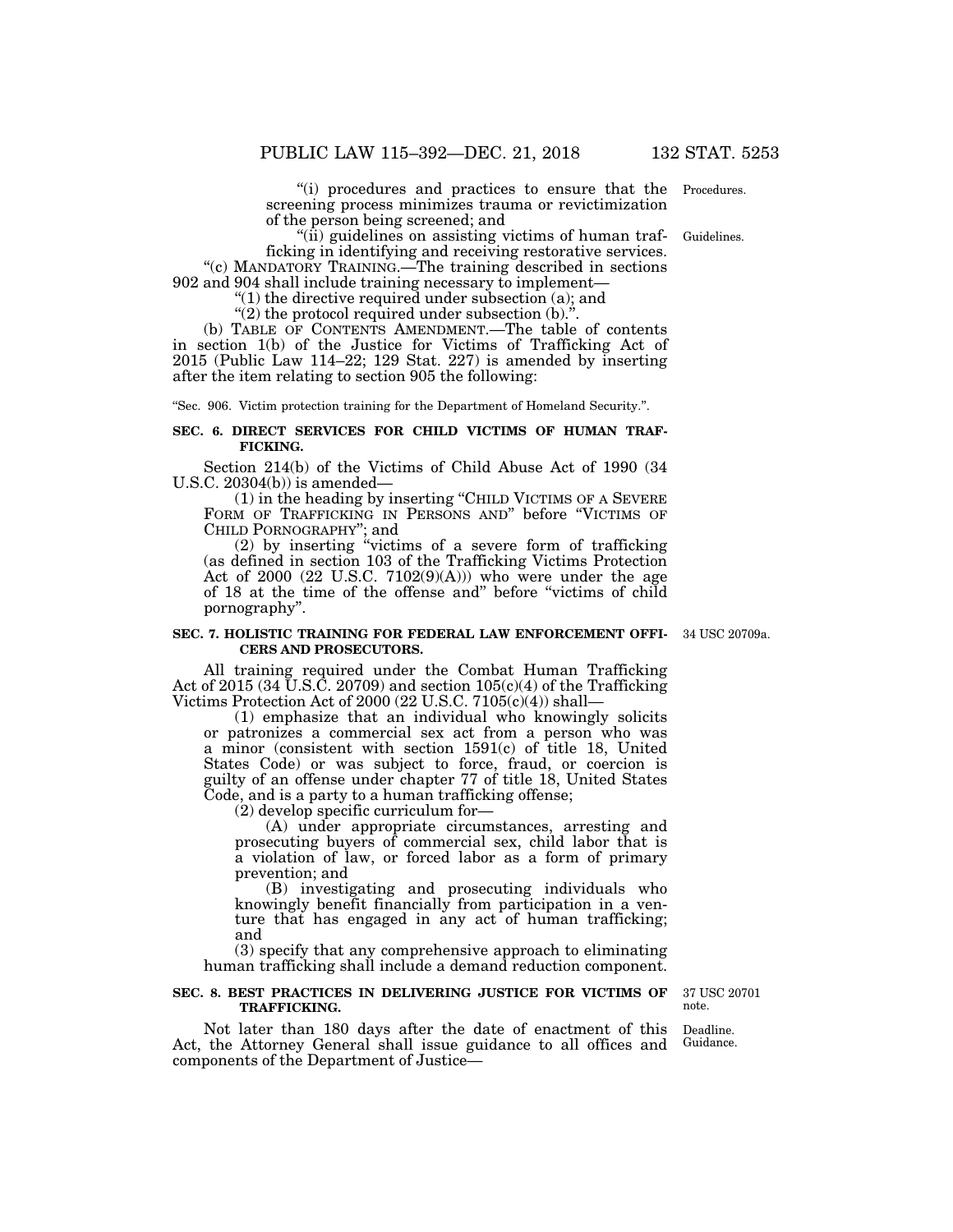(1) emphasizing that an individual who knowingly solicits or patronizes a commercial sex act from a person who was a minor (consistent with section 1591(c) of title 18, United States Code) or was subject to force, fraud, or coercion is guilty of an offense under chapter 77 of title 18, United States Code, and is a party to a severe form of trafficking in persons, as that term is defined in section 103(9) of the Trafficking Victims Protection Act of 2000 (22 U.S.C. 7102(9));

(2) recommending and implementing best practices for the collection of special assessments under section 3014 of title 18, United States Code, as added by section 101 of the Justice for Victims of Trafficking Act of 2015 (Public Law 114–22; 129 Stat. 228), including a directive that civil liens are an authorized collection method and remedy under section 3613 of title 18, United States Code; and

(3) clarifying that commercial sexual exploitation is a form of gender-based violence.

## **SEC. 9. IMPROVING THE NATIONAL STRATEGY TO COMBAT HUMAN TRAFFICKING.**

Section 606(b) of the Justice for Victims of Trafficking Act of 2015 (34 U.S.C. 20711(b)) is amended by adding at the end the following:

"(6) A national strategy to prevent human trafficking and reduce demand for human trafficking victims.''.

#### **SEC. 10. SPECIALIZED HUMAN TRAFFICKING TRAINING AND TECH-NICAL ASSISTANCE FOR SERVICE PROVIDERS.**

(a) IN GENERAL.—Section 111 of the Violence Against Women and Department of Justice Reauthorization Act of 2005 (34 U.S.C. 20708) is amended—

(1) in the heading, by striking ''**LAW ENFORCEMENT TRAINING PROGRAMS**'' and inserting ''**SPECIALIZED HUMAN TRAFFICKING TRAINING AND TECHNICAL ASSISTANCE FOR SERVICE PROVIDERS**'';

 $(2)$  in subsection  $(a)(2)$ , by striking "means a State or a local government.'' and inserting the following: ''means—

 $\mathcal{F}(A)$  a State or unit of local government;

''(B) a federally recognized Indian tribal government, as determined by the Secretary of the Interior;

''(C) a victim service provider;

''(D) a nonprofit or for-profit organization (including a tribal nonprofit or for-profit organization);

''(E) a national organization; or

 $f(F)$  an institution of higher education (including tribal institutions of higher education).'';

(3) by striking subsection (b) and inserting the following: ''(b) GRANTS AUTHORIZED.—The Attorney General may award grants to eligible entities to—

" $(1)$  provide training to identify and protect victims of trafficking;

 $\binom{12}{2}$  improve the quality and quantity of services offered to trafficking survivors; and

"(3) improve victim service providers' partnerships with Federal, State, tribal, and local law enforcement agencies and other relevant entities.''; and

 $(4)$  in subsection  $(c)$ 

 $(A)$  in paragraph  $(2)$ , by striking "or" at the end;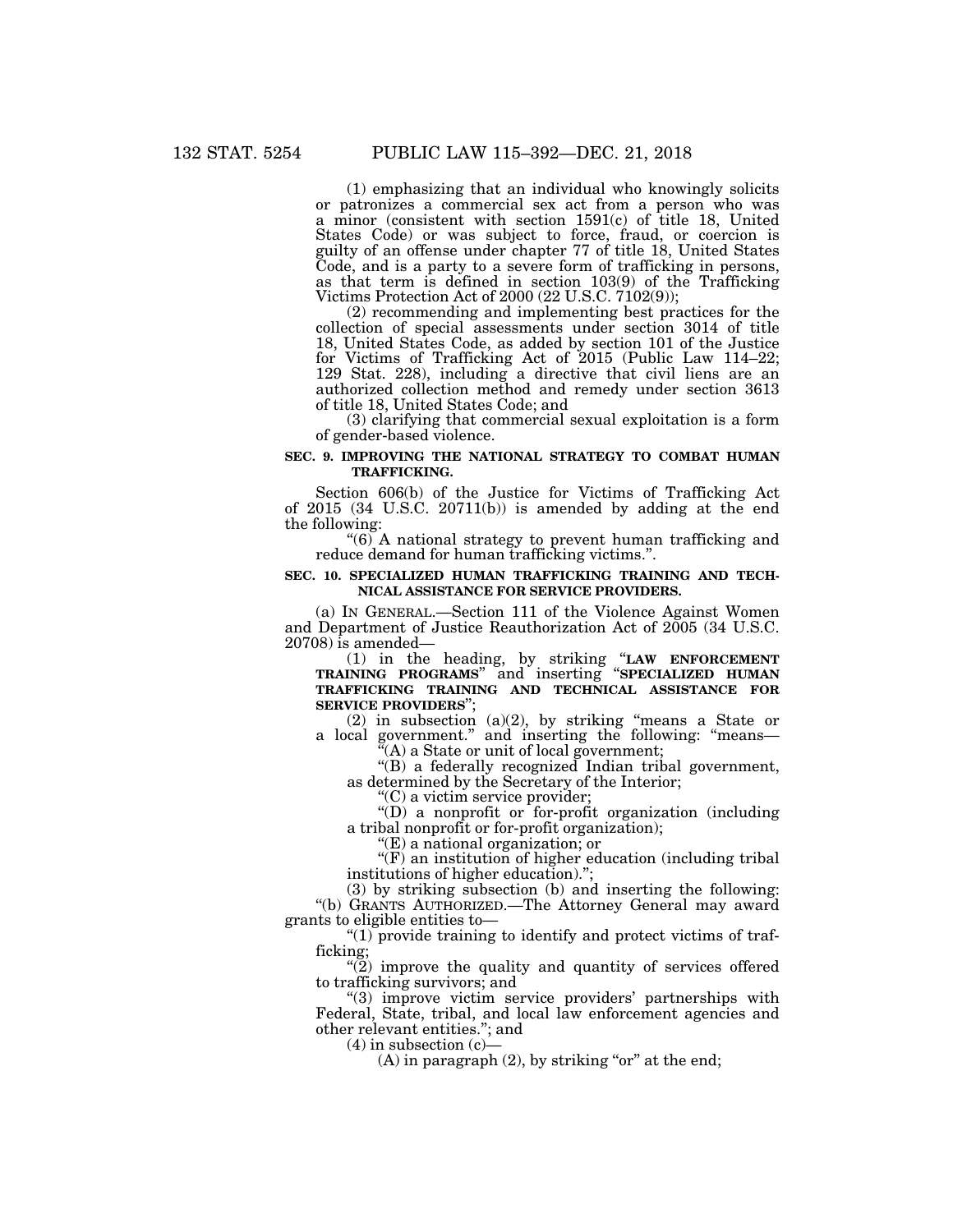(B) in paragraph (3), by striking the period at the end and inserting a semicolon; and

(C) by inserting after paragraph (3) the following:

"(4) provide technical assistance on the range of services available to victim service providers who serve trafficking victims;

 $*(5)$  develop and distribute materials, including materials identifying best practices in accordance with Federal law and policies, to support victim service providers working with human trafficking victims;

''(6) identify and disseminate other publicly available materials in accordance with Federal law to help build capacity of service providers;

"(7) provide training at relevant conferences, through webinars, or through other mechanisms in accordance with Federal law; or

''(8) assist service providers in developing additional resources such as partnerships with Federal, State, tribal, and local law enforcement agencies and other relevant entities in order to access a range of available services in accordance with Federal law.''.

(b) TECHNICAL AND CONFORMING AMENDMENT.—The table of contents in section 2 of the Violence Against Women and Department of Justice Reauthorization Act of 2005 (Public Law 109– 162; 119 Stat. 2960) is amended by striking the item relating to section 111 and inserting the following:

''Sec. 111. Grants for specialized human trafficking training and technical assistance for service providers.''.

## **SEC. 11. ENHANCED PENALTIES FOR HUMAN TRAFFICKING, CHILD EXPLOITATION, AND REPEAT OFFENDERS.**

Part I of title 18, United States Code, is amended—

(1) in chapter 77—

(A) in section 1583(a), in the flush text following paragraph (3), by striking ''not more than 20 years'' and inserting "not more than 30 years";

(B) in section 1587, by striking ''four years'' and inserting "10 years"; and

 $(C)$  in section 1591(d), by striking "20 years" and inserting "25 years"; and

(2) in section 2426—

(A) in subsection (a), by striking ''twice'' and inserting "3 times"; and

(B) in subsection  $(b)(1)(B)$  by striking "paragraph  $(1)$ " and inserting "subparagraph  $(A)$ ".

## **SEC. 12. TARGETING ORGANIZED HUMAN TRAFFICKING PERPETRA-TORS.**

Section 521(c) of title 18, United States Code, is amended—  $(1)$  in paragraph  $(2)$ , by striking "and" at the end;

(2) by redesignating paragraph (3) as paragraph (4);

 $(3)$  by inserting after paragraph  $(2)$  the following:

''(3) a Federal offense involving human trafficking, sexual abuse, sexual exploitation, or transportation for prostitution or any illegal sexual activity; and''; and

 $(4)$  in paragraph  $(4)$ , as so redesignated, by striking " $(1)$ or  $(2)$ " and inserting " $(1)$ ,  $(2)$ , or  $(3)$ ".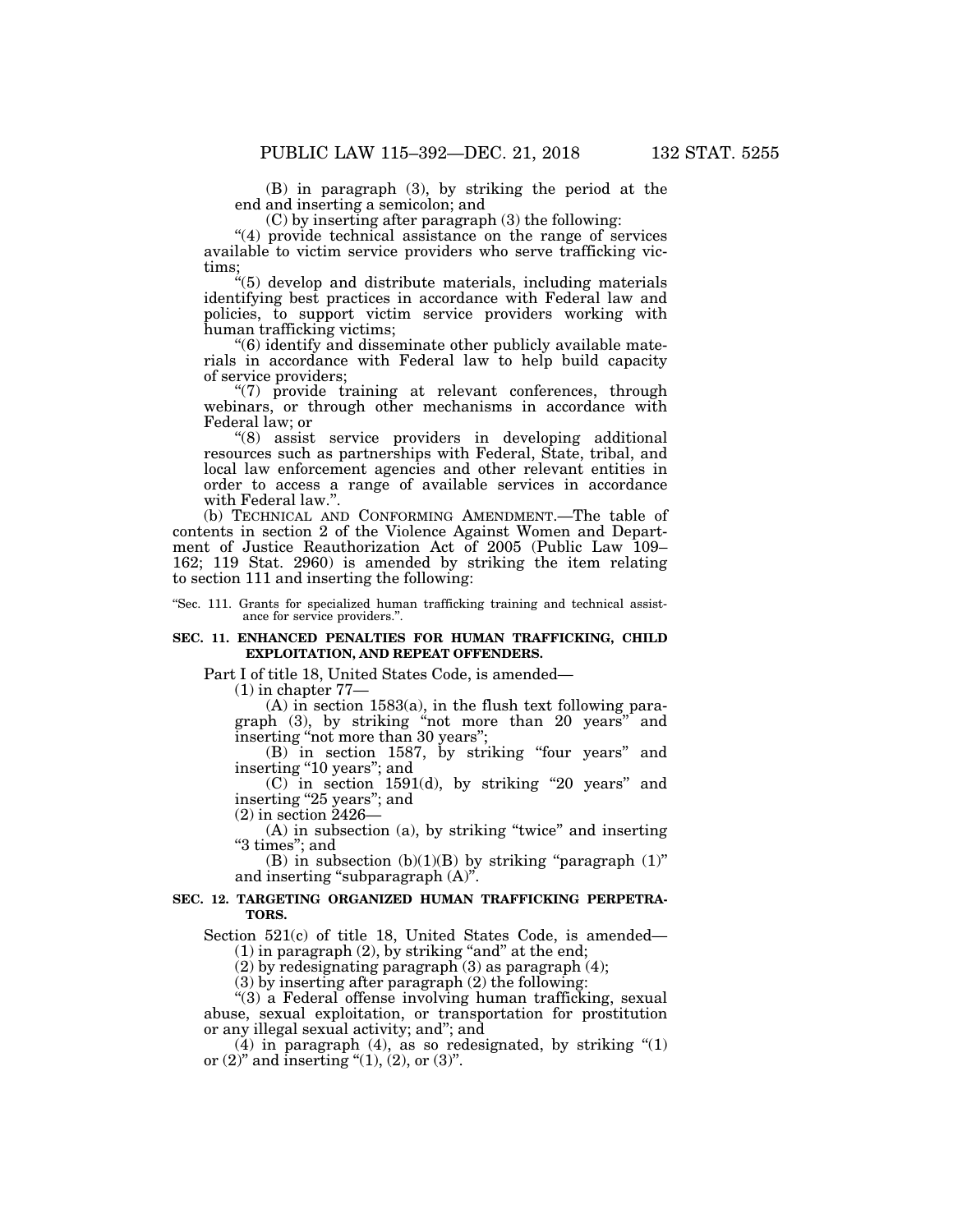## **SEC. 13. INVESTIGATING COMPLEX HUMAN TRAFFICKING NETWORKS.**

Section 2516 of title 18, United States Code, is amended—  $(1)$  in subsection  $(1)(c)$ —

(A) by inserting ''section 1582 (vessels for slave trade), section 1583 (enticement into slavery)," after "section 1581 (peonage),"; and

(B) by inserting ''section 1585 (seizure, detention, transportation or sale of slaves), section 1586 (service on vessels in slave trade), section 1587 (possession of slaves aboard vessel), section 1588 (transportation of slaves from United States)," after "section 1584 (involuntary servitude),"; and

 $(2)$  in subsection  $(2)$ 

(A) by striking ''kidnapping human'' and inserting ''kidnapping, human''; and

(B) by striking ''production, ,'' and inserting ''production, prostitution,''.

#### **SEC. 14. COMBATING SEX TOURISM.**

Section 2423 of title 18, United States Code, is amended— (1) in subsection (b), by striking ''for the purpose'' and inserting ''with a motivating purpose''; and

(2) in subsection (d), by striking ''for the purpose of engaging'' and inserting ''with a motivating purpose of engaging''.

## **SEC. 15. HUMAN TRAFFICKING JUSTICE COORDINATORS.**

Section 606 of the Justice for Victims of Trafficking Act of 2015 (34 U.S.C. 20711) is amended—

 $(1)$  in subsection  $(b)(1)$ –

(A) by striking subparagraph (B); and

(B) by redesignating subparagraphs (C) and (D) as subparagraphs  $(B)$  and  $(\overline{C})$ , respectively; and

(2) by adding at the end the following:

Designation.

''(c) HUMAN TRAFFICKING JUSTICE COORDINATORS.—The Attorney General shall designate in each Federal judicial district not less than 1 assistant United States attorney to serve as the Human Trafficking Coordinator for the district who, in addition to any other responsibilities, works with a human trafficking victimwitness specialist and shall be responsible for—

 $\sqrt{1}$  implementing the National Strategy with respect to all forms of human trafficking, including labor trafficking and sex trafficking;

"(2) prosecuting, or assisting in the prosecution of, human trafficking cases;

''(3) conducting public outreach and awareness activities relating to human trafficking;

 $\mathcal{A}$  ensuring the collection of data required to be collected under clause (viii) of section  $105(d)(7)(\vec{Q})$  of the Trafficking Victims Protection Act of 2000 (22 U.S.C. 7103(d)(7)(Q)), as added by section 17 of the Abolish Human Trafficking Act of 2017, is sought;

''(5) coordinating with other Federal agencies, State, tribal, and local law enforcement agencies, victim service providers, and other relevant non-governmental organizations to build partnerships on activities relating to human trafficking; and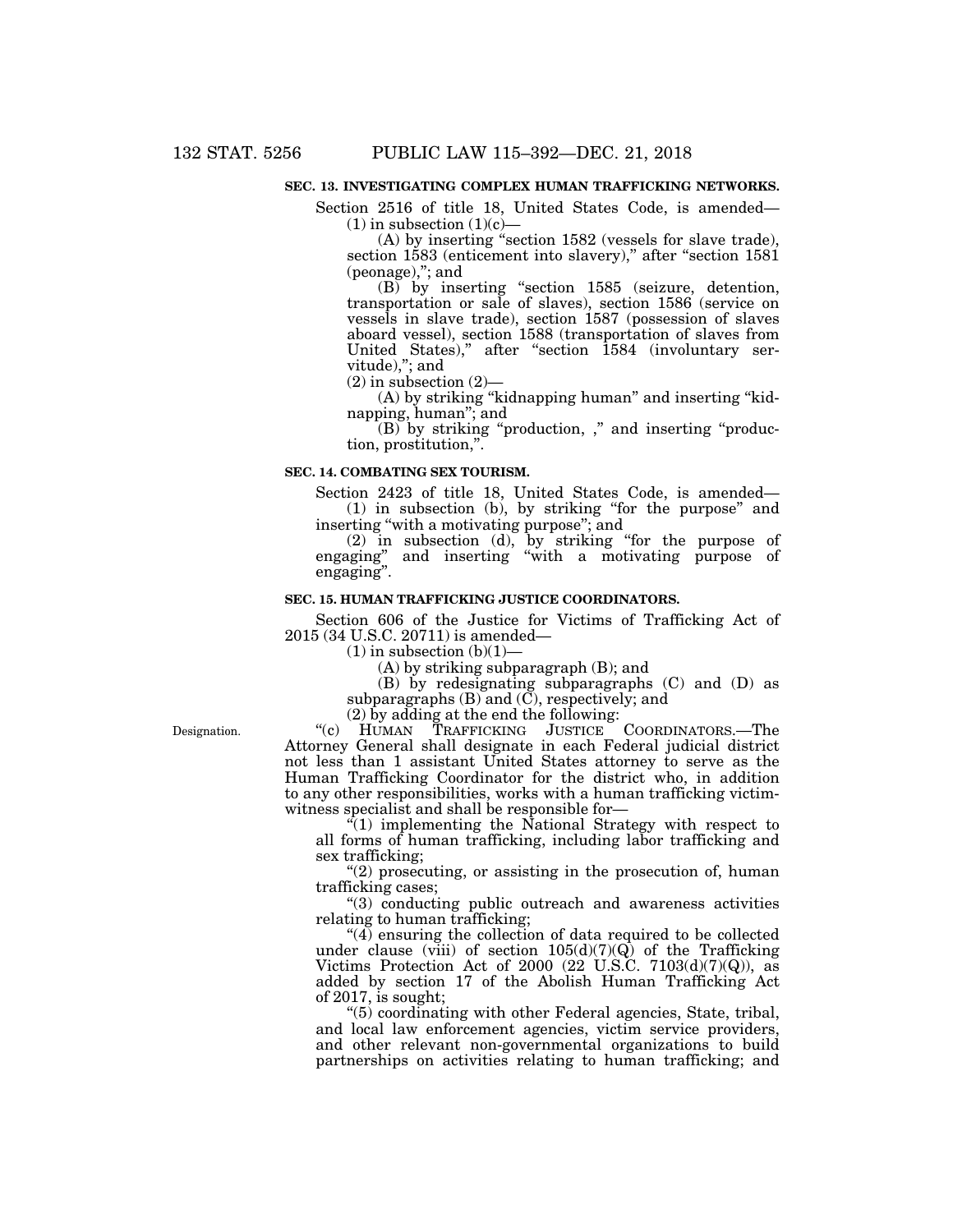''(6) ensuring the collection of restitution for victims is sought as required to be ordered under section 1593 of title 18, United States Code, and section 2429 of such title, as added by section 3 of the Abolish Human Trafficking Act of 2017.

"(d) DEPARTMENT OF JUSTICE COORDINATOR.—Not later than Deadline. 60 days after the date of enactment of the Abolish Human Trafficking Act of 2017, the Attorney General shall designate an official who shall coordinate human trafficking efforts within the Department of Justice who, in addition to any other responsibilities, shall be responsible for—

"(1) coordinating, promoting, and supporting the work of the Department of Justice relating to human trafficking, including investigation, prosecution, training, outreach, victim support, grant-making, and policy activities;

" $(2)$  in consultation with survivors of human trafficking, or anti-human trafficking organizations, producing and disseminating, including making publicly available when appropriate, replication guides and training materials for law enforcement officers, prosecutors, judges, emergency responders, individuals working in victim services, adult and child protective services, social services, and public safety, medical personnel, mental health personnel, financial services personnel, and any other individuals whose work may bring them in contact with human trafficking regarding how to—

 $\sqrt{\rm A}$ ) identify signs of human trafficking;

"(B) conduct investigations in human trafficking cases;

 $(C)$  address evidentiary issues and other legal issues; and

''(D) appropriately assess, respond to, and interact with victims and witnesses in human trafficking cases, including in administrative, civil, and criminal judicial proceedings; and

''(3) carrying out such other duties as the Attorney General determines necessary in connection with enhancing the understanding, prevention, and detection of, and response to, human trafficking.''.

#### **SEC. 16. INTERAGENCY TASK FORCE TO MONITOR AND COMBAT HUMAN TRAFFICKING.**

Section 105(d)(7)(Q) of the Trafficking Victims Protection Act of 2000 (22 U.S.C.  $7103(d)(7)(Q)$ ) is amended-

 $(1)$  in clause  $(vi)$ , by striking "and" at the end; and

(2) by adding at the end the following:

"(viii) the number of convictions obtained under chapter 77 of title 18, United States Code, aggregated separately by the form of offense committed with respect to the victim, including recruiting, enticing, harboring, transporting, providing, obtaining, advertising, maintaining, patronizing, or soliciting a human trafficking victim; and''.

### **SEC. 17. ADDITIONAL REPORTING ON CRIME.**

Section 237(b) of the William Wilberforce Trafficking Victims Protection Reauthorization Act of 2008 (28 U.S.C. 534 note) is amended—

 $(1)$  in paragraph  $(2)$ , by striking "and" at the end;

Designation.

Consultation.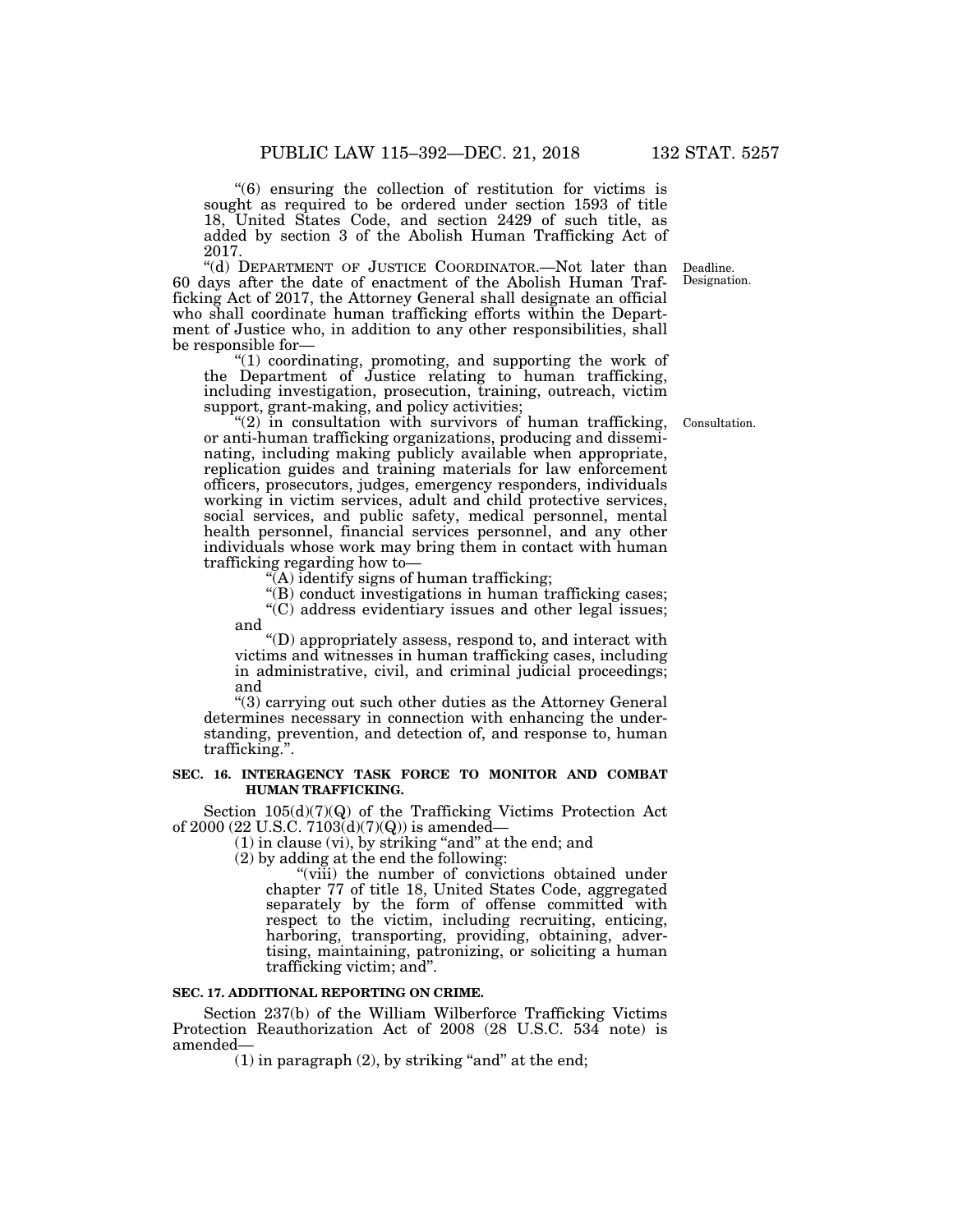(2) in paragraph (3), by striking the period at the end and inserting a semicolon; and

(3) by adding at the end the following:

''(4) incidents of assisting or promoting prostitution, child labor that is a violation of law, or forced labor of an individual under the age of 18 as described in paragraph (1); and

''(5) incidents of purchasing or soliciting commercial sex acts, child labor that is a violation of law, or forced labor with an individual under the age of 18 as described in para $graph (2)$ .".

## **SEC. 18. STRENGTHENING THE NATIONAL HUMAN TRAFFICKING HOT-LINE.**

(a) REPORTING REQUIREMENT.—Section  $105(d)(3)$  of the Victims of Trafficking and Violence Protection Act of 2000 (22 U.S.C.  $7103(d)(3)$ ) is amended-

(1) by inserting ''and providing an annual report on the case referrals received from the national human trafficking hotline by Federal departments and agencies" after "international trafficking''; and

(2) by inserting ''and reporting requirements'' after ''Any data collection procedures''.

(b) HOTLINE INFORMATION.—Section 107(b)(1)(B)(ii) of such Act (22 U.S.C. 7105(b)(1)(B)(ii)) is amended by adding at the end the following: ''The number of the national human trafficking hotline described in this clause shall be posted in a visible place in all Federal buildings.''.

34 USC 20701 note.

## **SEC. 19. ENDING GOVERNMENT PARTNERSHIPS WITH THE COMMER-CIAL SEX INDUSTRY.**

No Federal funds or resources may be used for the operation of, participation in, or partnership with any program that involves the provision of funding or resources to an organization that—

(1) has the primary purpose of providing adult entertainment; and

(2) derives profits from the commercial sex trade.

#### **SEC. 20. UNDERSTANDING THE EFFECTS OF SEVERE FORMS OF TRAF-FICKING IN PERSONS.**

(a) IN GENERAL.—Title VI of the Justice for Victims of Trafficking Act of 2015 (Public Law 114–22; 129 Stat. 258) is amended by adding at the end the following:

#### **''SEC. 607. UNDERSTANDING THE PHYSICAL AND PSYCHOLOGICAL EFFECTS OF SEVERE FORMS OF TRAFFICKING IN PER-SONS.**

''(a) IN GENERAL.—The National Institute of Justice and the Centers for Disease Control and Prevention shall jointly conduct a study on the short-term and long-term physical and psychological effects of serious harm (as that term is defined in section  $1589(c)(2)$ and section 1591(e)(4) of title 18, United States Code, as amended by the William Wilberforce Trafficking Victims Protection Reauthorization Act of 2008 (Public Law 110–457; 122 Stat. 5044)) in order to determine the most effective types of services for individuals who are identified as victims of these crimes, including victims in cases that were not investigated or prosecuted by any law enforcement agency, and how new or current treatment and programming

Study.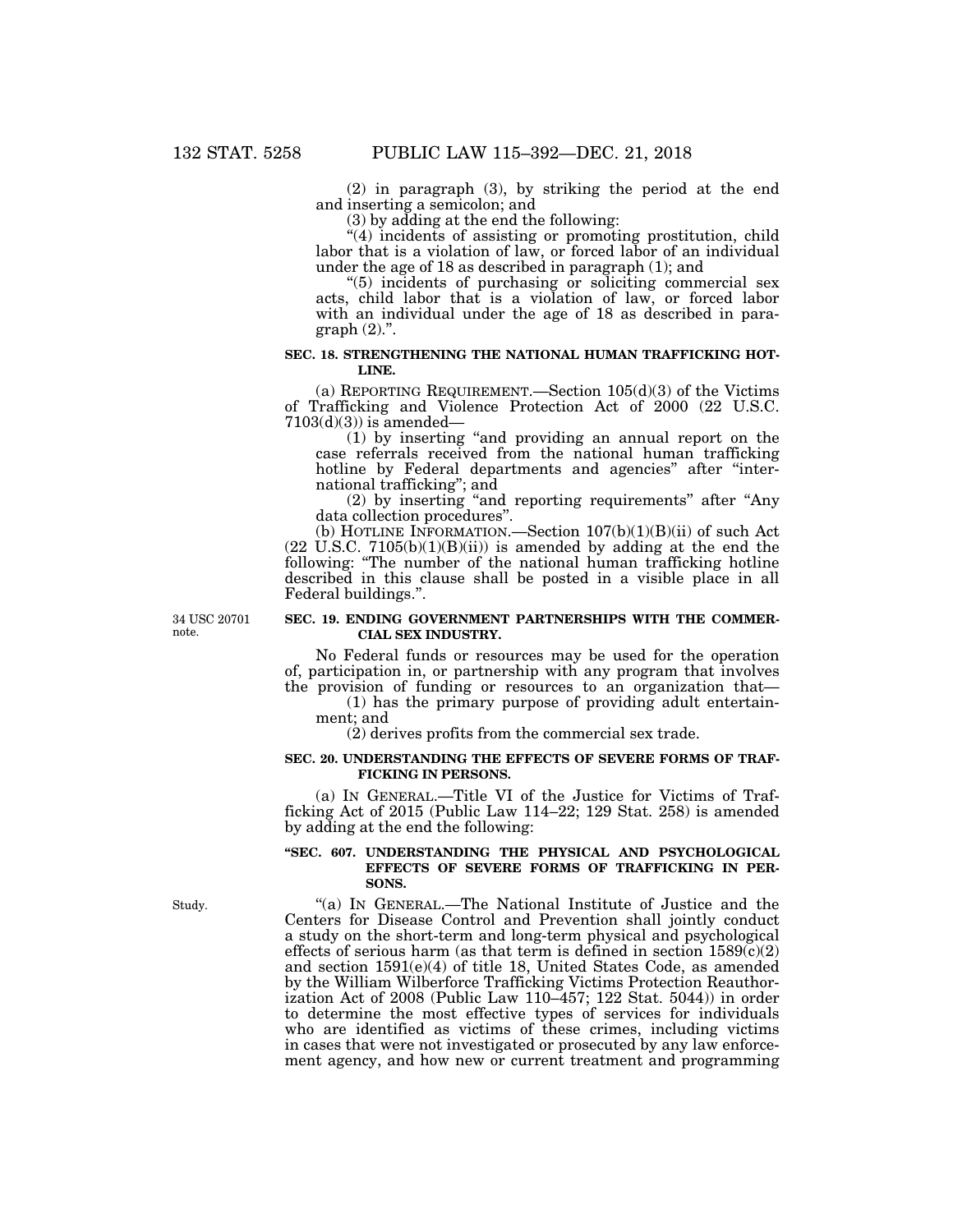options should be tailored to address the unique needs and barriers associated with these victims.

''(b) REPORT.—Not later than 3 years after the date of enactment of the Abolish Human Trafficking Act of 2017, the National Institute of Justice and the Centers for Disease Control and Prevention shall make available to the public the results, including any associated recommendations, of the study conducted under subsection  $(a)$ ."

(b) TABLE OF CONTENTS AMENDMENT.—The table of contents in section 1(b) of the Justice for Victims of Trafficking Act of 2015 (Public Law 114–22; 129 Stat. 227) is amended by inserting after the item relating to section 606 the following:

''Sec. 607. Understanding the physical and psychological effects of severe forms of trafficking in persons.<sup>3</sup>

## **SEC. 21. COMBATING TRAFFICKING IN PERSONS.**

Section 113 of the Trafficking Victims Prevention Act of 2000 (22 U.S.C. 7110) is amended—

(1) in subsection (b)(2), by striking "2014 through  $2017$ " and inserting "2018 through 2021"; and

(2) in subsection (i), by striking ''2014 through 2017'' and inserting  $^{\prime\prime}2018$  through  $2021$ ".

#### **SEC. 22. GRANT ACCOUNTABILITY.**

(a) DEFINITIONS.—In this section—

(1) the term ''covered agency'' means an agency authorized to award grants under this Act;

(2) the term "covered grant" means a grant authorized to be awarded under this Act; and

(3) the term ''covered official'' means the head of a covered agency.

(b) ACCOUNTABILITY.—All covered grants shall be subject to the following accountability provisions:

(1) AUDIT REQUIREMENT.—

(A) DEFINITION.—In this paragraph, the term ''unresolved audit finding'' means a finding in the final audit report of the Inspector General of a covered agency that the audited grantee has utilized funds under a covered grant for an unauthorized expenditure or otherwise unallowable cost that is not closed or resolved within 12 months from the date when the final audit report is issued.

(B) AUDITS.—Beginning in the first fiscal year beginning after the date of enactment of this Act, and in each fiscal year thereafter, the Inspector General of a covered agency shall conduct audits of recipients of covered grants to prevent waste, fraud, and abuse of funds by grantees. The Inspector General shall determine the appropriate Determination. number of grantees to be audited each year.

(C) MANDATORY EXCLUSION.—A recipient of funds under a covered grant that is found to have an unresolved audit finding shall not be eligible to receive funds under a covered grant during the first 2 fiscal years beginning after the end of the 12-month period described in subparagraph (A).

(D) PRIORITY.—In awarding covered grants, a covered official shall give priority to eligible applicants that did not have an unresolved audit finding during the 3 fiscal

Time periods.

Effective date.

34 USC 20704 note.

Public information. Recommendations.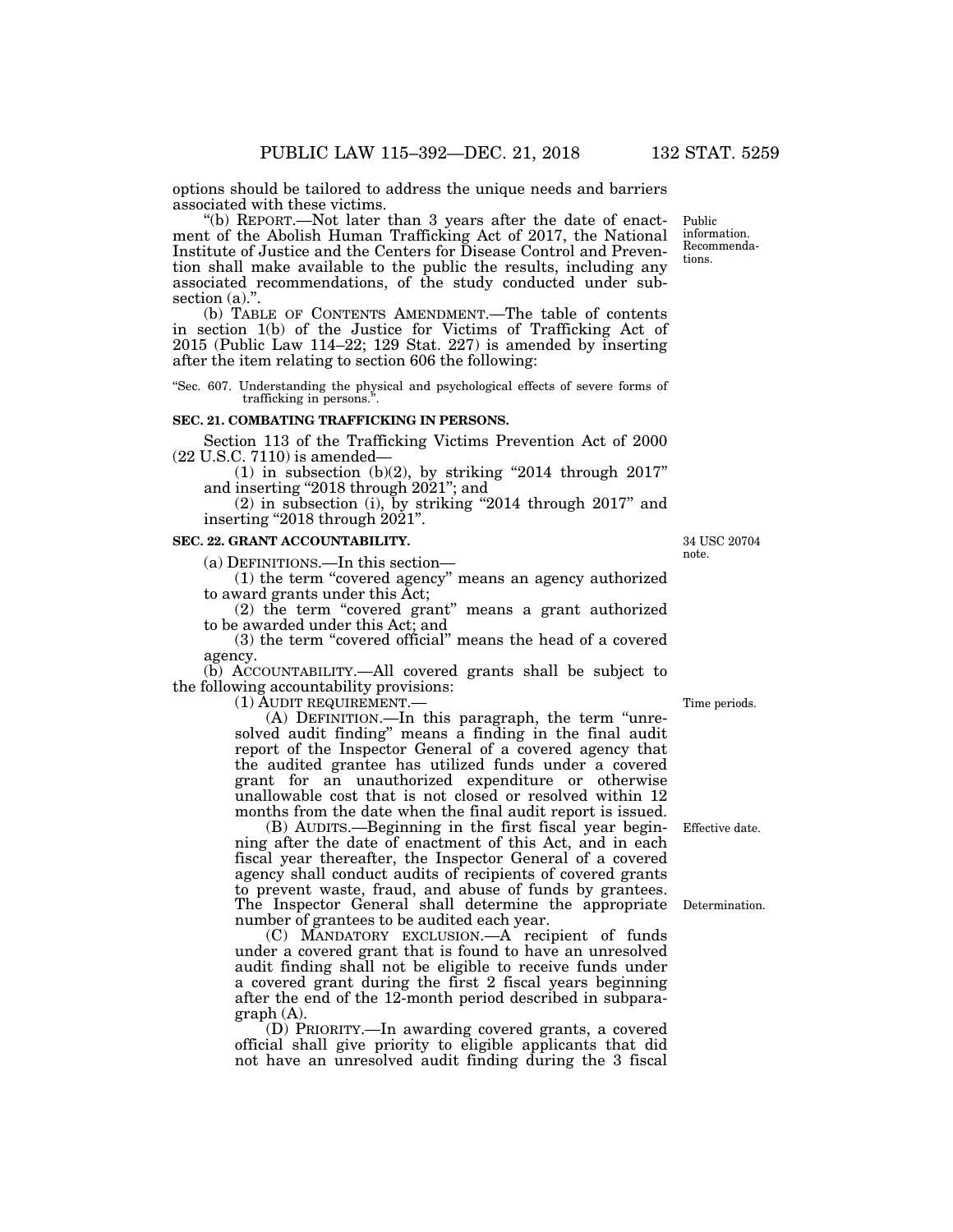years before submitting an application for the covered grant.

(E) REIMBURSEMENT.—If an entity is awarded funds under a covered grant during the 2-fiscal-year period during which the entity is barred from receiving covered grants under subparagraph (C), a covered official shall—

(i) deposit an amount equal to the amount of the grant funds that were improperly awarded to the grantee into the General Fund of the Treasury; and

(ii) seek to recoup the costs of the repayment to the fund from the recipient of the covered grant that was erroneously awarded grant funds.

(2) NONPROFIT ORGANIZATION REQUIREMENTS.—

(A) DEFINITION.—For purposes of this paragraph and each covered grant program, the term ''nonprofit organization'' means an organization that is described in section 501(c)(3) of the Internal Revenue Code of 1986 and is exempt from taxation under section 501(a) of such Code.

(B) PROHIBITION.—A covered grant may not be awarded to a nonprofit organization that holds money in offshore accounts for the purpose of avoiding paying the tax described in section 511(a) of the Internal Revenue Code of 1986.

(C) DISCLOSURE.—Each nonprofit organization that is awarded a covered grant and uses the procedures prescribed in regulations to create a rebuttable presumption of reasonableness for the compensation of its officers, directors, trustees, and key employees, shall disclose to the applicable covered official, in the application for the covered grant, the process for determining such compensation, including the independent persons involved in reviewing and approving such compensation, the comparability data used, and contemporaneous substantiation of the deliberation and decision. Upon request, a covered official shall make the information disclosed under this subparagraph available for public inspection.

(3) CONFERENCE EXPENDITURES.—

(A) LIMITATION.—No amounts made available to a covered agency to carry out a covered grant program may be used by a covered official, or by any individual or entity awarded discretionary funds through a cooperative agreement under a covered grant program, to host or support any expenditure for conferences that uses more than  $$20,000$  in funds made available by the covered agency, unless the covered official provides prior written authorization that the funds may be expended to host the conference.

(B) WRITTEN APPROVAL.—Written approval under subparagraph (A) shall include a written estimate of all costs associated with the conference, including the cost of all food, beverages, audio-visual equipment, honoraria for speakers, and entertainment.

(C) REPORT.—

(i) DEPARTMENT OF JUSTICE.—The Deputy Attorney General shall submit an annual report to the appropriate committees of Congress on all conference expenditures approved under this paragraph.

Cost estimate.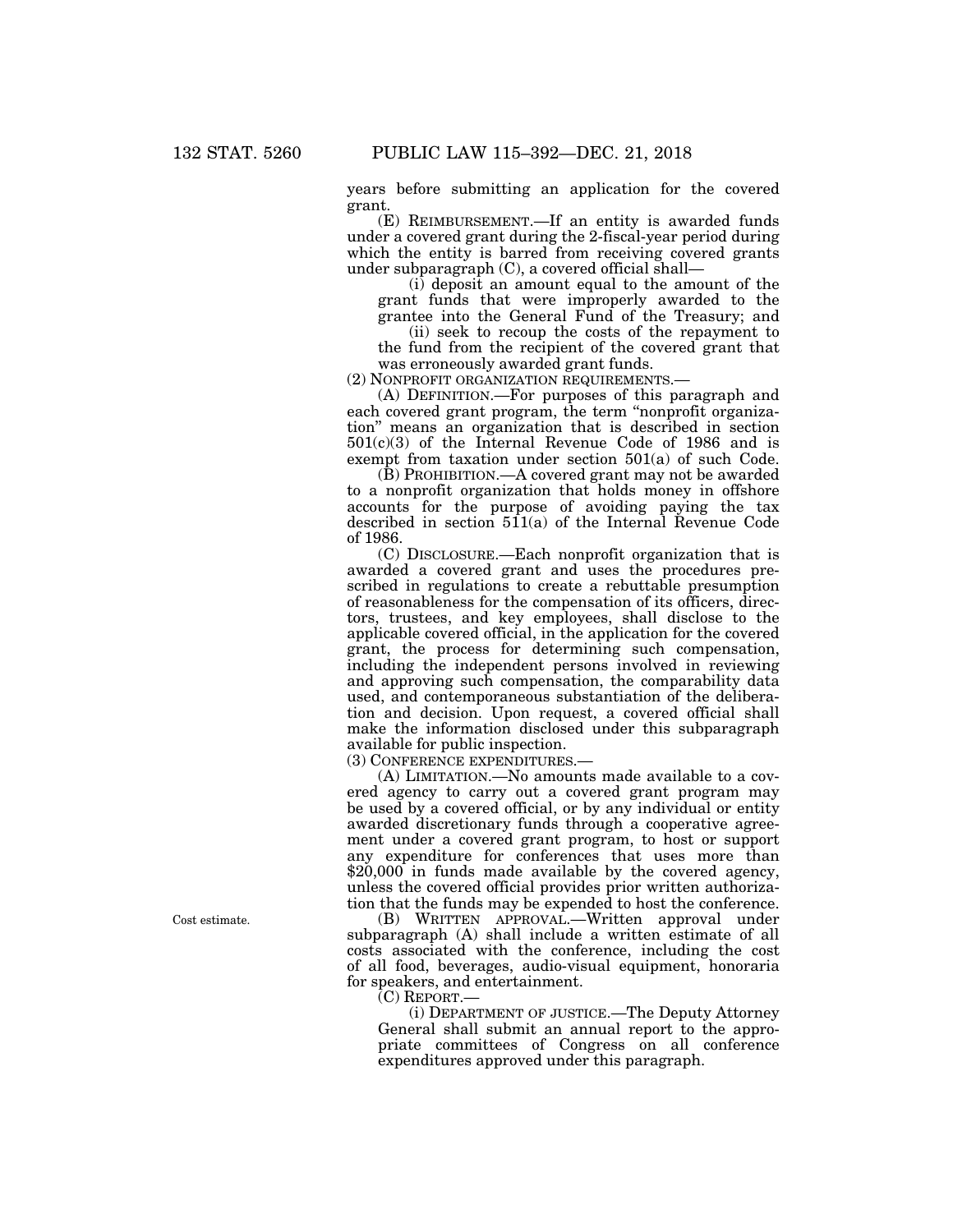(ii) DEPARTMENT OF HEALTH AND HUMAN SERV- ICES.—The Deputy Secretary of Health and Human Services shall submit to the appropriate committees of Congress an annual report on all conference expenditures approved under this paragraph.

(iii) DEPARTMENT OF HOMELAND SECURITY.—The Deputy Secretary of Homeland Security shall submit to the appropriate committees of Congress an annual report on all conference expenditures approved under this paragraph.

Effective date.

(4) ANNUAL CERTIFICATION.—Beginning in the first fiscal year beginning after the date of enactment of this Act, each covered official shall submit to the appropriate committees of Congress an annual certification—

(A) indicating whether—

(i) all audits issued by the Office of the Inspector General of the applicable covered agency under paragraph (1) have been completed and reviewed by the appropriate official;

(ii) all mandatory exclusions required under paragraph (1)(C) have been issued; and

(iii) all reimbursements required under paragraph (1)(E) have been made; and

(B) that includes a list of any recipients of a covered grant excluded under paragraph  $(i)$  from the previous year. (c) PREVENTING DUPLICATIVE GRANTS.—

(1) IN GENERAL.—Before a covered official awards a covered grant, the covered official shall compare potential awards under the covered grant program with other covered grants awarded to determine if duplicate grant awards are awarded for the same purpose.

(2) REPORT.—If a covered official awards duplicate covered grants to the same applicant for the same purpose the covered official shall submit to the appropriate committees of Congress a report that includes—

(A) a list of all duplicate covered grants awarded, including the total dollar amount of any duplicate covered grants awarded; and List.

(B) the reason the covered official awarded the duplicate covered grants.

## **SEC. 23. HERO ACT IMPROVEMENTS.**

(a) IN GENERAL.—Section 890A of the Homeland Security Act of 2002 (6 U.S.C. 473) is amended—

 $(1)$  in subsection  $(a)$ —

(A) in paragraph (1), by inserting ''Homeland Security Investigations,'' after ''Customs Enforcement,''; and

(B) by striking paragraph (2) and inserting the following:

"(2) PURPOSE.—The Center shall provide investigative assistance, training, and equipment to support domestic and international investigations of cyber-related crimes by the Department.'';

 $(2)$  in subsection  $(b)$ —

(A) in paragraph  $(2)(C)$ , by inserting after "personnel" the following: '', which shall include participating in training for Homeland Security Investigations personnel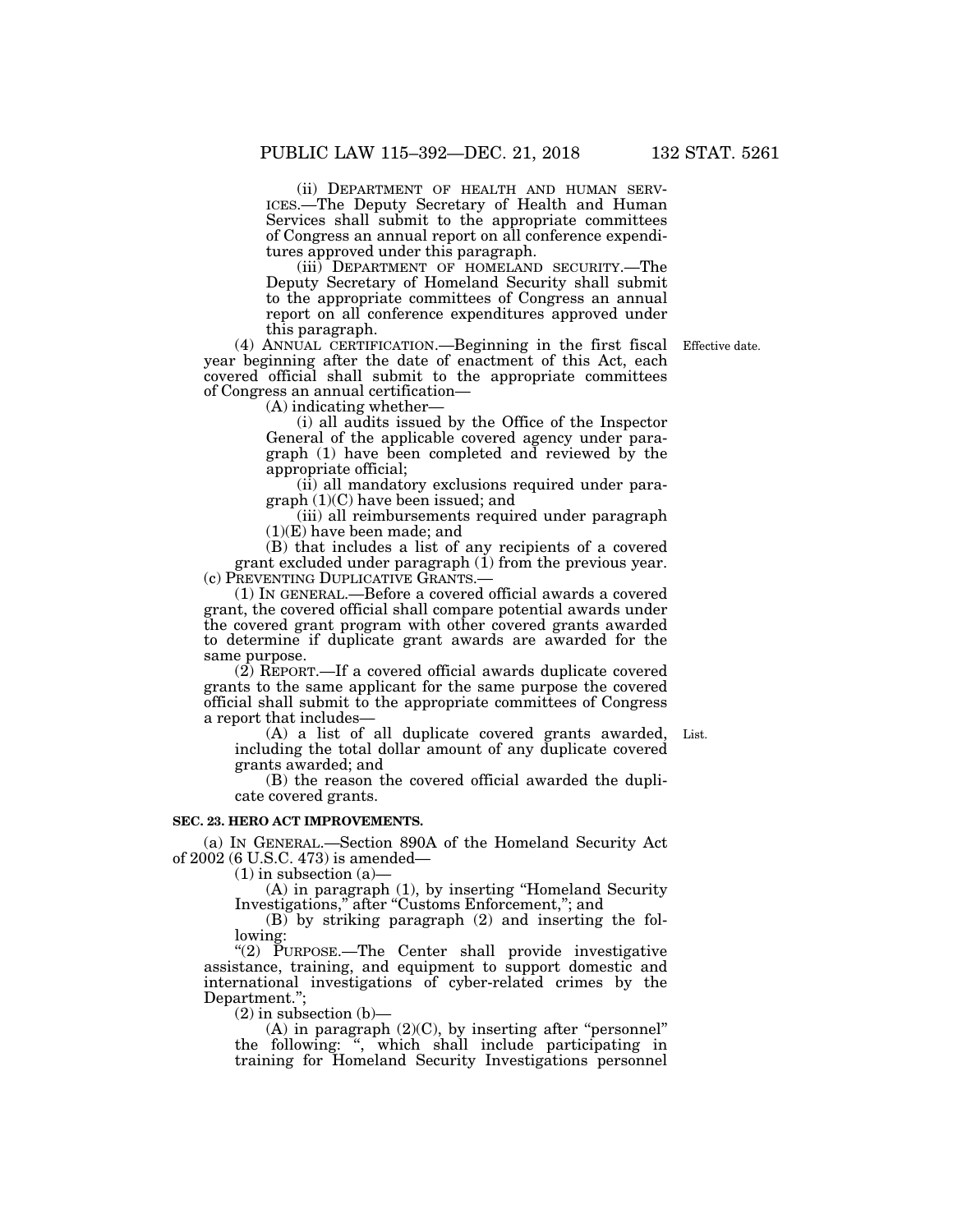conducted by Internet Crimes Against Children Task Forces''; and

(B) in paragraph (3)—

 $(i)$  in subparagraph  $(B)$ —

(I) in the matter preceding clause (i), by inserting ''in child exploitation investigations'' after ''Enforcement''; and

(II) in clause (i), by inserting ''child'' before "victims";

 $(ii)$  in subparagraph  $(C)$ , by inserting "child exploitation'' after ''number of''; and

(iii) in subparagraph (D), by inserting ''child exploitation" after "number of"; and

 $(3)$  in subsection  $(c)(2)$ –

(A) in subparagraph (A), in the matter preceding clause (i), by inserting ''and administer the Digital Forensics and Document and Media Exploitation program" after ''forensics'';

(B) in subparagraph (C), by inserting ''and emerging technologies'' after ''forensics''; and

(C) in subparagraph (D), by striking ''and the National Association to Protect Children'' and inserting '', the National Association to Protect Children, and other governmental entities''.

(b) HERO CHILD-RESCUE CORPS.—Section 890A of the Homeland Security Act of 2002 (6 U.S.C. 473) is amended—

(1) by redesignating subsection (e) as subsection (g);

(2) by inserting after subsection (d) the following:

''(e) HERO CHILD-RESCUE CORPS.—

''(1) ESTABLISHMENT.—

''(A) IN GENERAL.—There is established within the Center a Human Exploitation Rescue Operation Child-Rescue Corps Program (referred to in this section as the 'HERO Child-Rescue Corps Program'), which shall be a Department-wide program, in collaboration with the Department of Defense and the National Association to Protect Children.

''(B) PRIVATE SECTOR COLLABORATION.—As part of the HERO Child-Rescue Corps Program, the National Association to Protect Children shall provide logistical support for program participants.

''(2) PURPOSE.—The purpose of the HERO Child-Rescue Corps Program shall be to recruit, train, equip, and employ members of the Armed Forces on active duty and wounded, ill, and injured veterans to combat and prevent child exploitation, including in investigative, intelligence, analyst, inspection, and forensic positions or any other positions determined appropriate by the employing agency.

''(3) FUNCTIONS.—The HERO Child-Rescue Program shall—

''(A) provide, recruit, train, and equip participants of the Program in the areas of digital forensics, investigation, analysis, intelligence, and victim identification, as determined by the Center and the needs of the Department; and

 $\mathrm{``(B)}$  ensure that during the internship period, participants of the Program are assigned to investigate and analyze—

Collaboration.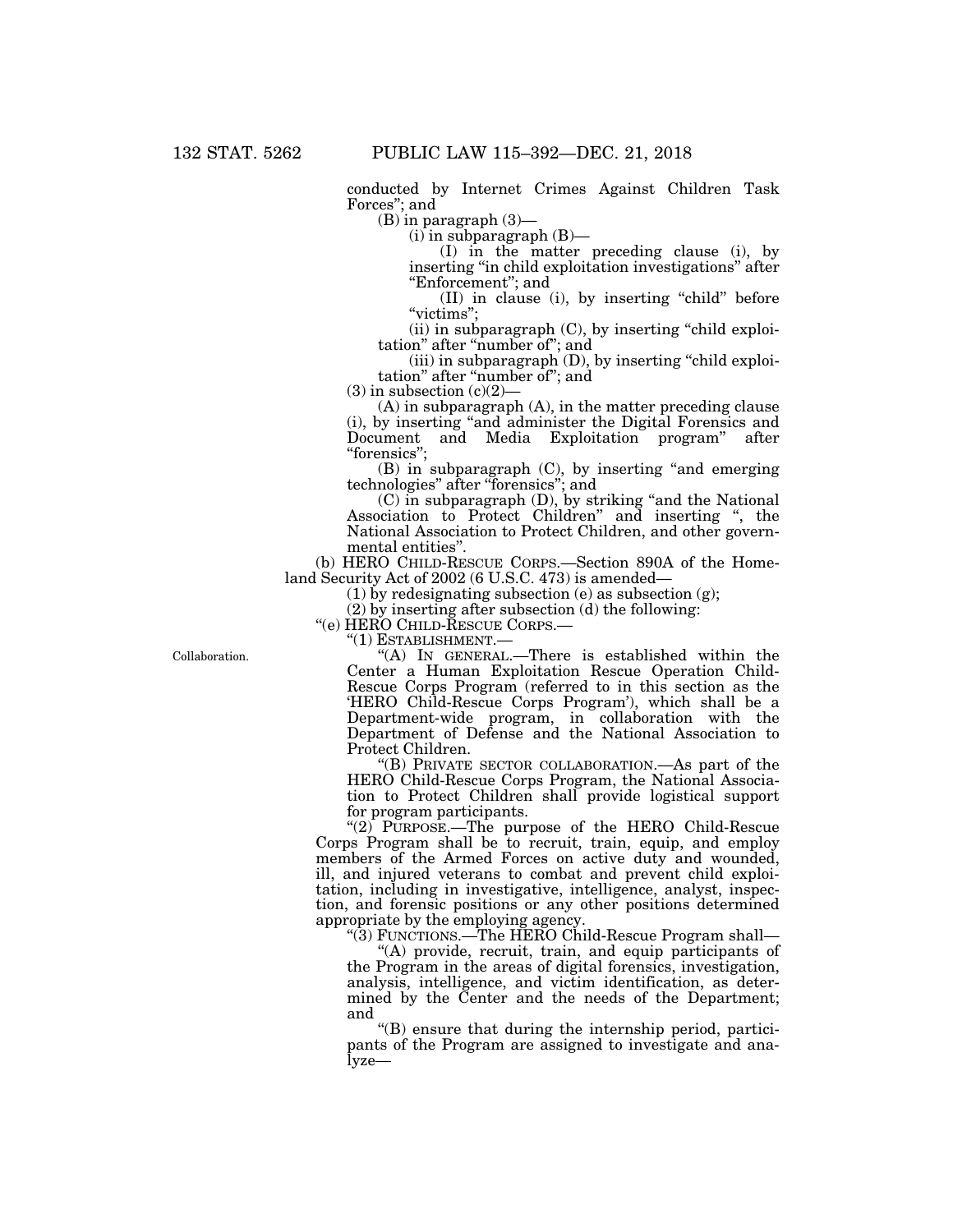''(i) child exploitation;

"(ii) child pornography;

''(iii) unidentified child victims;

"(iv) human trafficking;

"(v) traveling child sex offenders; and

"(vi) forced child labor, including the sexual exploi-

tation of minors.<br>"(f) PAID INTERNSHIP AND HIRING PROGRAM.—

"(1) IN GENERAL.— The Secretary shall establish a paid internship and hiring program for the purpose of placing participants of the HERO Child-Rescue Corps Program (in this subsection referred to as 'participants') into paid internship positions, for the subsequent appointment of the participants to permanent positions, as described in the guidelines promulgated under paragraph (3).

''(2) INTERNSHIP POSITIONS.—Under the paid internship and hiring program required to be established under paragraph (1), the Secretary shall assign or detail participants to positions within United States Immigration and Customs Enforcement or any other Federal agency in accordance with the guidelines promulgated under paragraph (3).

''(3) PLACEMENT.—

Guidelines.

''(A) IN GENERAL.—The Secretary shall promulgate guidelines for assigning or detailing participants to positions within United States Immigration and Customs Enforcement and other Federal agencies, which shall include requirements for internship duties and agreements regarding the subsequent appointment of the participants to permanent positions.

''(B) PREFERENCE.—The Secretary shall give a preference to Homeland Security Investigations in assignments or details under the guidelines promulgated under subparagraph (A).

 $\mathbb{F}(4)$  TERM OF INTERNSHIP.—An appointment to an internship position under this subsection shall be for a term not to exceed 12 months.

"(5) RATE AND TERM OF PAY.—After completion of initial group training and upon beginning work at an assigned office, a participant appointed to an internship position under this subsection who is not receiving monthly basic pay as a member of the Armed Forces on active duty shall receive compensation at a rate that is—

''(A) not less than the minimum rate of basic pay payable for a position at level GS–5 of the General Schedule; and

''(B) not more than the maximum rate of basic pay payable for a position at level GS–7 of the General Schedule.

''(6) ELIGIBILITY.—In establishing the paid internship and hiring program required under paragraph (1), the Secretary shall ensure that the eligibility requirements for participation in the internship program are the same as the eligibility requirements for participation in the HERO Child-Rescue Corps Program.

''(7) HERO CORPS HIRING.—The Secretary shall establish within Homeland Security Investigations positions, which shall be in addition to any positions in existence on the date of